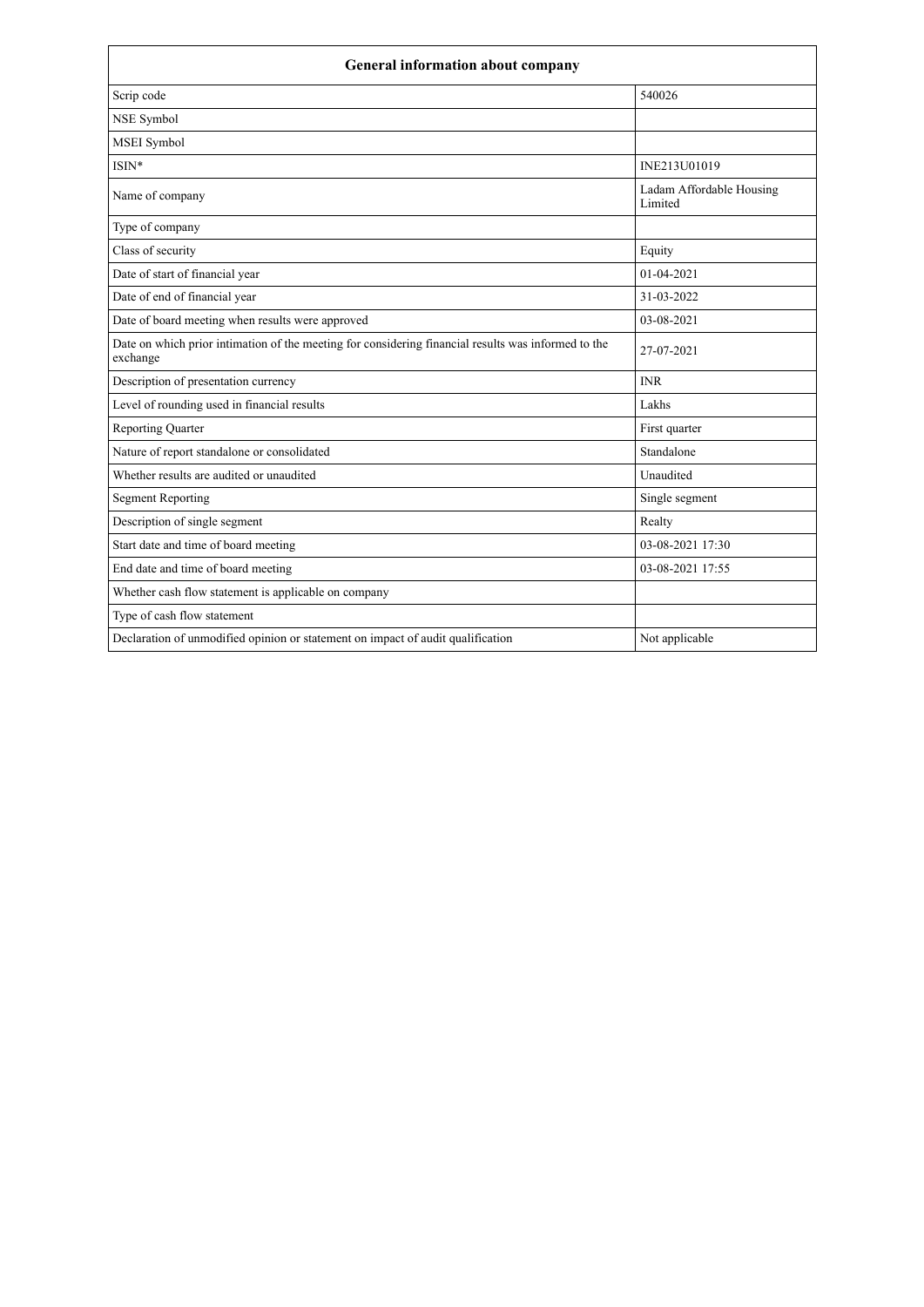|               | <b>Financial Results - Ind-AS</b>                                                                                                                                                             |                                          |                                                               |  |
|---------------|-----------------------------------------------------------------------------------------------------------------------------------------------------------------------------------------------|------------------------------------------|---------------------------------------------------------------|--|
|               | <b>Particulars</b>                                                                                                                                                                            | 3 months/ 6 months ended<br>(dd-mm-yyyy) | Year to date figures for current period<br>ended (dd-mm-yyyy) |  |
| A             | Date of start of reporting period                                                                                                                                                             | 01-04-2021                               | 01-04-2021                                                    |  |
| B             | Date of end of reporting period                                                                                                                                                               | 30-06-2021                               | 30-06-2021                                                    |  |
| $\mathcal{C}$ | Whether results are audited or unaudited                                                                                                                                                      | Unaudited                                | Unaudited                                                     |  |
| D             | Nature of report standalone or consolidated                                                                                                                                                   | Standalone                               | Standalone                                                    |  |
| Part<br>T     | Blue color marked fields are non-mandatory. For Consolidated Results, if the company has no figures for 3 months / 6<br>months ended, in such case zero shall be inserted in the said column. |                                          |                                                               |  |
| 1             | Income                                                                                                                                                                                        |                                          |                                                               |  |
|               | Revenue from operations                                                                                                                                                                       | $\mathbf{0}$                             | $\boldsymbol{0}$                                              |  |
|               | Other income                                                                                                                                                                                  | 0.6                                      | 0.6                                                           |  |
|               | <b>Total income</b>                                                                                                                                                                           | 0.6                                      | 0.6                                                           |  |
| $\mathbf{2}$  | <b>Expenses</b>                                                                                                                                                                               |                                          |                                                               |  |
| (a)           | Cost of materials consumed                                                                                                                                                                    | $\mathbf{0}$                             | $\mathbf{0}$                                                  |  |
| (b)           | Purchases of stock-in-trade                                                                                                                                                                   | $\mathbf{0}$                             | $\mathbf{0}$                                                  |  |
| (c)           | Changes in inventories of finished goods, work-in-<br>progress and stock-in-trade                                                                                                             | $\theta$                                 | $\Omega$                                                      |  |
| (d)           | Employee benefit expense                                                                                                                                                                      | 1.96                                     | 1.96                                                          |  |
| (e)           | Finance costs                                                                                                                                                                                 | $\mathbf{0}$                             | $\mathbf{0}$                                                  |  |
| (f)           | Depreciation, depletion and amortisation expense                                                                                                                                              | $\mathbf{0}$                             | $\theta$                                                      |  |
| (f)           | <b>Other Expenses</b>                                                                                                                                                                         |                                          |                                                               |  |
| $\mathbf{1}$  | Other Expenses                                                                                                                                                                                | 4.88                                     | 4.88                                                          |  |
| 10            |                                                                                                                                                                                               |                                          |                                                               |  |
|               | <b>Total other expenses</b>                                                                                                                                                                   | 4.88                                     | 4.88                                                          |  |
|               | <b>Total expenses</b>                                                                                                                                                                         | 6.84                                     | 6.84                                                          |  |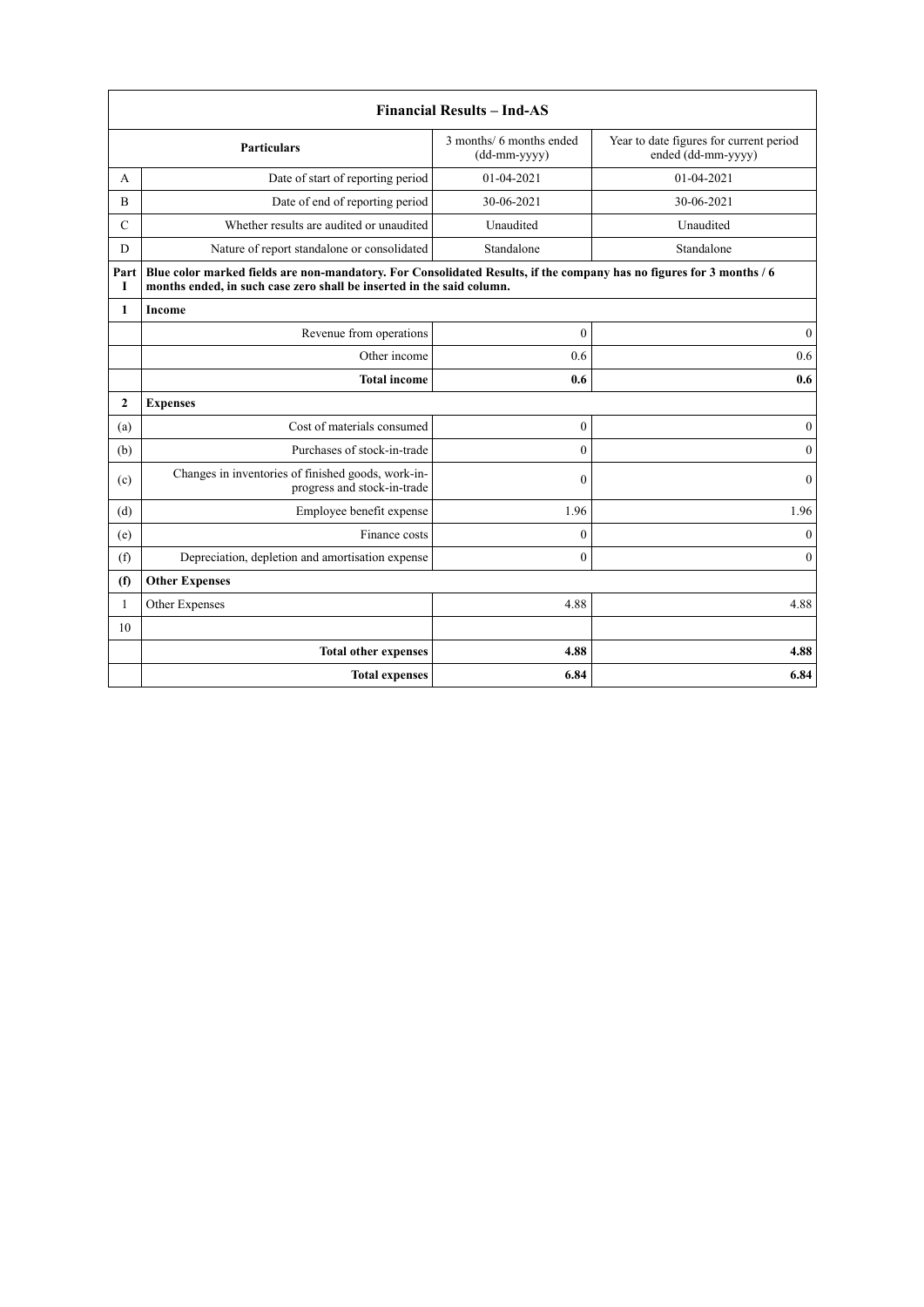|                | <b>Financial Results - Ind-AS</b>                                                                                                                                                             |                                          |                                                               |  |
|----------------|-----------------------------------------------------------------------------------------------------------------------------------------------------------------------------------------------|------------------------------------------|---------------------------------------------------------------|--|
|                | <b>Particulars</b>                                                                                                                                                                            | 3 months/ 6 months<br>ended (dd-mm-yyyy) | Year to date figures for current<br>period ended (dd-mm-yyyy) |  |
| A              | Date of start of reporting period                                                                                                                                                             | 01-04-2021                               | 01-04-2021                                                    |  |
| B              | Date of end of reporting period                                                                                                                                                               | 30-06-2021                               | 30-06-2021                                                    |  |
| $\mathcal{C}$  | Whether results are audited or unaudited                                                                                                                                                      | Unaudited                                | Unaudited                                                     |  |
| D              | Nature of report standalone or consolidated                                                                                                                                                   | Standalone                               | Standalone                                                    |  |
| Part<br>1      | Blue color marked fields are non-mandatory. For Consolidated Results, if the company has no figures for 3 months / 6<br>months ended, in such case zero shall be inserted in the said column. |                                          |                                                               |  |
| 3              | Total profit before exceptional items and tax                                                                                                                                                 | $-6.24$                                  | $-6.24$                                                       |  |
| 4              | Exceptional items                                                                                                                                                                             | $\theta$                                 | $\Omega$                                                      |  |
| 5              | Total profit before tax                                                                                                                                                                       | $-6.24$                                  | $-6.24$                                                       |  |
| $\overline{7}$ | <b>Tax expense</b>                                                                                                                                                                            |                                          |                                                               |  |
| 8              | Current tax                                                                                                                                                                                   | $\mathbf{0}$                             | $\mathbf{0}$                                                  |  |
| 9              | Deferred tax                                                                                                                                                                                  | $\theta$                                 | $\theta$                                                      |  |
| 10             | <b>Total tax expenses</b>                                                                                                                                                                     | $\theta$                                 | $\Omega$                                                      |  |
| 11             | Net movement in regulatory deferral account balances related to<br>profit or loss and the related deferred tax movement                                                                       | $\mathbf{0}$                             | $\mathbf{0}$                                                  |  |
| 14             | Net Profit Loss for the period from continuing operations                                                                                                                                     | $-6.24$                                  | $-6.24$                                                       |  |
| 15             | Profit (loss) from discontinued operations before tax                                                                                                                                         | $\theta$                                 | $\mathbf{0}$                                                  |  |
| 16             | Tax expense of discontinued operations                                                                                                                                                        | $\theta$                                 | $\mathbf{0}$                                                  |  |
| 17             | Net profit (loss) from discontinued operation after tax                                                                                                                                       | $\theta$                                 | $\overline{0}$                                                |  |
| 19             | Share of profit (loss) of associates and joint ventures accounted for<br>using equity method                                                                                                  | $\boldsymbol{0}$                         | $\theta$                                                      |  |
| 21             | Total profit (loss) for period                                                                                                                                                                | $-6.24$                                  | $-6.24$                                                       |  |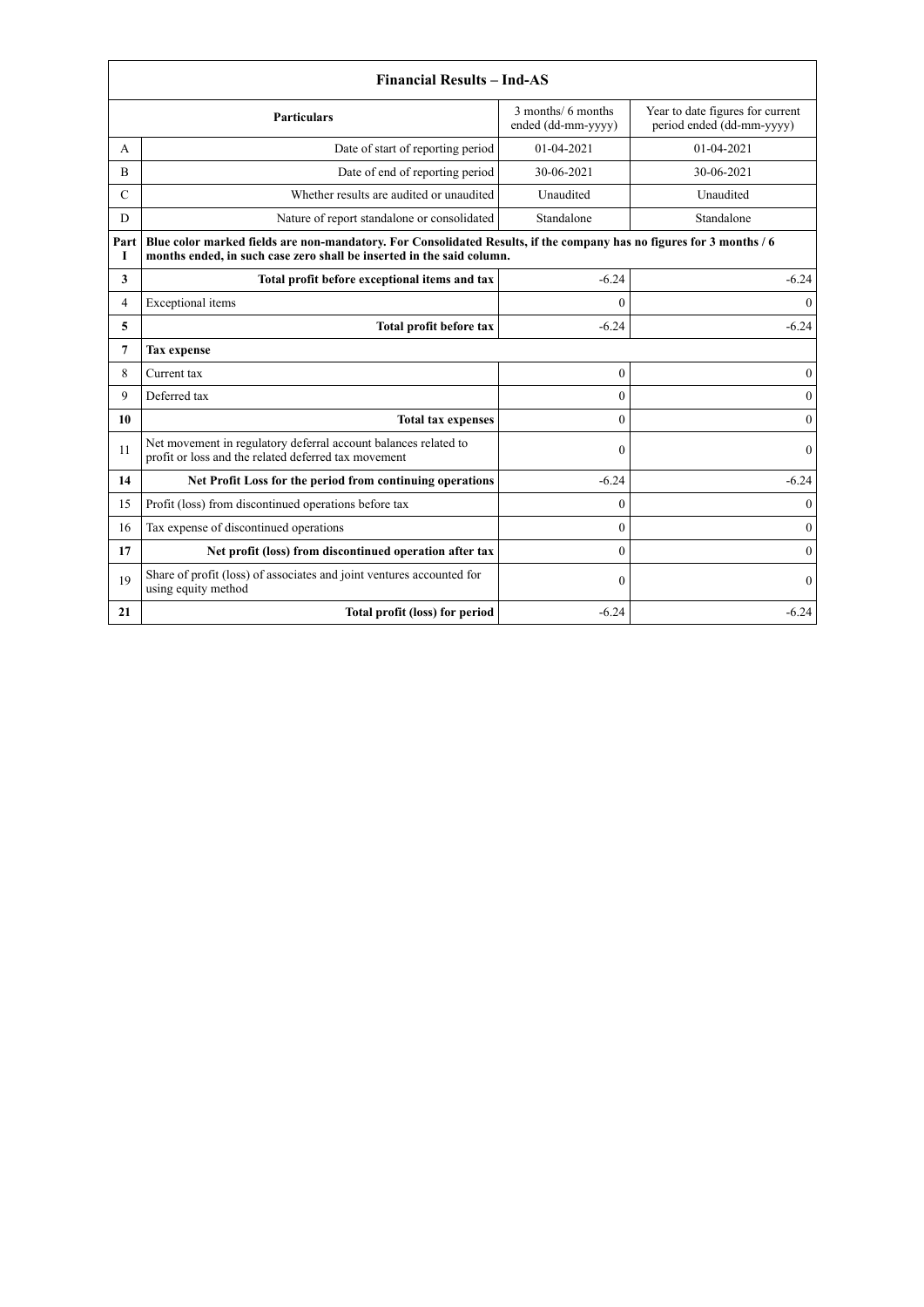|                | <b>Financial Results - Ind-AS</b>                                               |                                                |                                                               |  |
|----------------|---------------------------------------------------------------------------------|------------------------------------------------|---------------------------------------------------------------|--|
|                | <b>Particulars</b>                                                              | 3 months/ 6 month ended (dd-<br>$mm$ -yyyy $)$ | Year to date figures for current period ended<br>(dd-mm-yyyy) |  |
| A              | Date of start of reporting period                                               | 01-04-2021                                     | 01-04-2021                                                    |  |
| B              | Date of end of reporting period                                                 | 30-06-2021                                     | 30-06-2021                                                    |  |
| C              | Whether results are audited or unaudited                                        | Unaudited                                      | Unaudited                                                     |  |
| D              | Nature of report standalone or consolidated                                     | Standalone                                     | Standalone                                                    |  |
|                | Other comprehensive income [Abstract]                                           |                                                |                                                               |  |
| 1              | Amount of items that will not be reclassified to profit and loss                |                                                |                                                               |  |
|                | Gain/(Loss) on Equity instruments designated at<br><b>FVTOCL</b>                | 0.79                                           | 0.79                                                          |  |
|                | Total Amount of items that will not be reclassified to<br>profit and loss       | 0.79                                           | 0.79                                                          |  |
| $\overline{2}$ | Income tax relating to items that will not be<br>reclassified to profit or loss | $\mathbf{0}$                                   | $\Omega$                                                      |  |
| 3              | Amount of items that will be reclassified to profit and loss                    |                                                |                                                               |  |
|                | Total Amount of items that will be reclassified to<br>profit and loss           |                                                |                                                               |  |
| 4              | Income tax relating to items that will be reclassified<br>to profit or loss     | $\mathbf{0}$                                   | $\theta$                                                      |  |
| 5              | <b>Total Other comprehensive income</b>                                         | 0.79                                           | 0.79                                                          |  |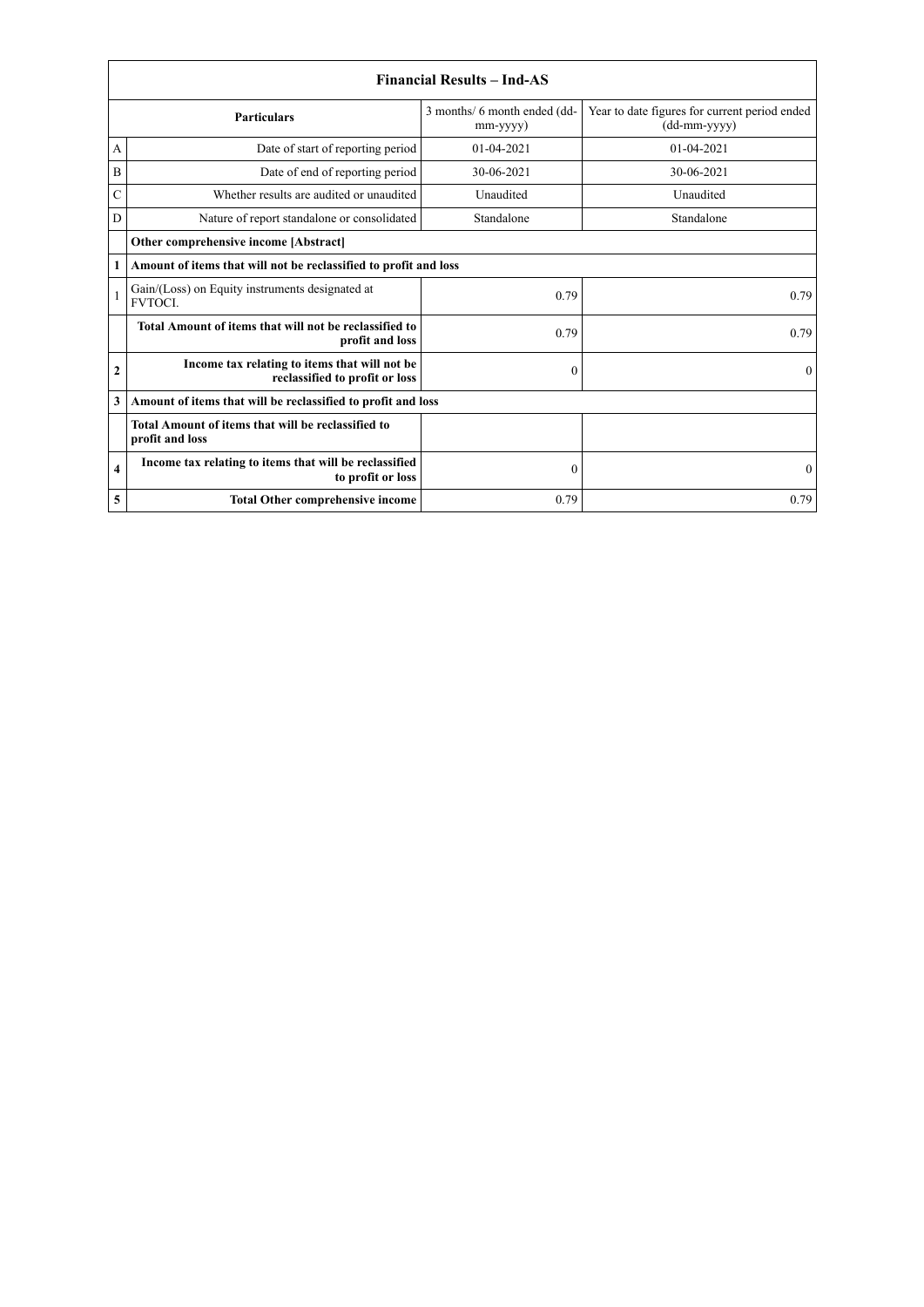|               | <b>Financial Results - Ind-AS</b>                                                                                                                                                             |                                            |                                                               |  |
|---------------|-----------------------------------------------------------------------------------------------------------------------------------------------------------------------------------------------|--------------------------------------------|---------------------------------------------------------------|--|
|               | <b>Particulars</b>                                                                                                                                                                            | 3 months/ 6 months ended<br>$(dd-mm-yyyy)$ | Year to date figures for current period<br>ended (dd-mm-yyyy) |  |
| A             | Date of start of reporting period                                                                                                                                                             | 01-04-2021                                 | 01-04-2021                                                    |  |
| B             | Date of end of reporting period                                                                                                                                                               | 30-06-2021                                 | 30-06-2021                                                    |  |
| $\mathcal{C}$ | Whether results are audited or unaudited                                                                                                                                                      | Unaudited                                  | Unaudited                                                     |  |
| D             | Nature of report standalone or consolidated                                                                                                                                                   | Standalone                                 | Standalone                                                    |  |
| Part<br>1     | Blue color marked fields are non-mandatory. For Consolidated Results, if the company has no figures for 3 months / 6<br>months ended, in such case zero shall be inserted in the said column. |                                            |                                                               |  |
| 23            | <b>Total Comprehensive Income for the period</b>                                                                                                                                              | $-5.45$                                    | $-5.45$                                                       |  |
| 24            | Total profit or loss, attributable to                                                                                                                                                         |                                            |                                                               |  |
|               | Profit or loss, attributable to owners of parent                                                                                                                                              |                                            |                                                               |  |
|               | Total profit or loss, attributable to non-controlling interests                                                                                                                               |                                            |                                                               |  |
| 25            | Total Comprehensive income for the period attributable to                                                                                                                                     |                                            |                                                               |  |
|               | Comprehensive income for the period attributable to owners of<br>parent                                                                                                                       | $\boldsymbol{0}$                           | $\mathbf{0}$                                                  |  |
|               | Total comprehensive income for the period attributable to<br>owners of parent non-controlling interests                                                                                       | $-5.45$                                    | $-5.45$                                                       |  |
| 26            | Details of equity share capital                                                                                                                                                               |                                            |                                                               |  |
|               | Paid-up equity share capital                                                                                                                                                                  | 915.23                                     | 915.23                                                        |  |
|               | Face value of equity share capital                                                                                                                                                            | 5                                          | 5                                                             |  |
| 27            | <b>Details of debt securities</b>                                                                                                                                                             |                                            |                                                               |  |
| 28            | Reserves excluding revaluation reserve                                                                                                                                                        |                                            |                                                               |  |
| 29            | <b>Earnings per share</b>                                                                                                                                                                     |                                            |                                                               |  |
| i             | Earnings per equity share for continuing operations                                                                                                                                           |                                            |                                                               |  |
|               | Basic earnings (loss) per share from continuing operations                                                                                                                                    | $-0.03$                                    | $-0.03$                                                       |  |
|               | Diluted earnings (loss) per share from continuing operations                                                                                                                                  | $-0.03$                                    | $-0.03$                                                       |  |
| <b>ii</b>     | Earnings per equity share for discontinued operations                                                                                                                                         |                                            |                                                               |  |
|               | Basic earnings (loss) per share from discontinued operations                                                                                                                                  | 0                                          | $\boldsymbol{0}$                                              |  |
|               | Diluted earnings (loss) per share from discontinued operations                                                                                                                                | $\mathbf{0}$                               | $\mathbf{0}$                                                  |  |
| ii            | Earnings per equity share                                                                                                                                                                     |                                            |                                                               |  |
|               | Basic earnings (loss) per share from continuing and<br>discontinued operations                                                                                                                | $-0.03$                                    | $-0.03$                                                       |  |
|               | Diluted earnings (loss) per share from continuing and<br>discontinued operations                                                                                                              | $-0.03$                                    | $-0.03$                                                       |  |
| 30            | Debt equity ratio                                                                                                                                                                             |                                            |                                                               |  |
| 31            | Debt service coverage ratio                                                                                                                                                                   |                                            |                                                               |  |
| 32            | Interest service coverage ratio                                                                                                                                                               |                                            |                                                               |  |
| 33            | Disclosure of notes on financial results                                                                                                                                                      |                                            |                                                               |  |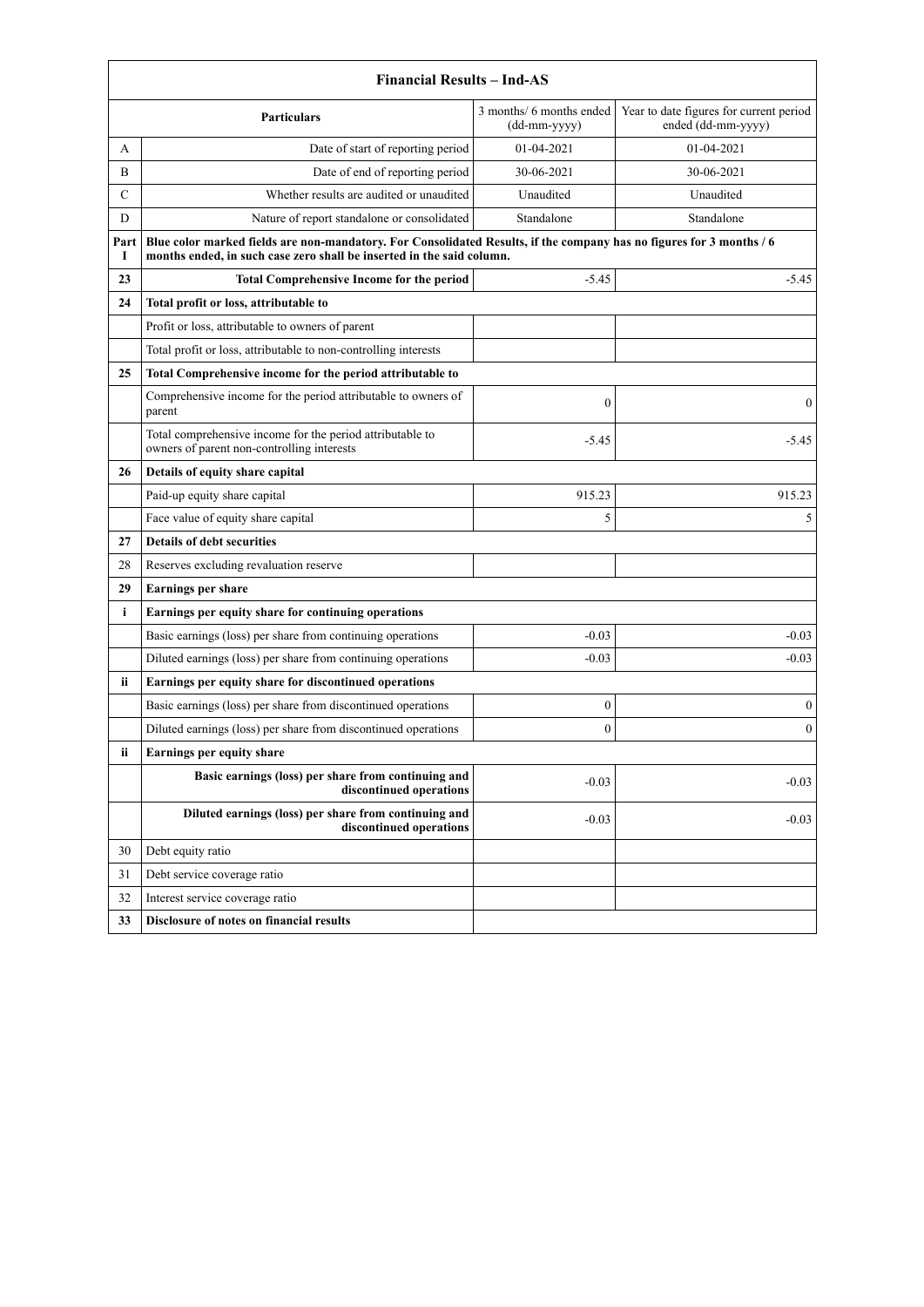|                  | Format for Reporting Segmenet wise Revenue, Results and Capital Employed along with the company results |                                          |                                                                |  |
|------------------|---------------------------------------------------------------------------------------------------------|------------------------------------------|----------------------------------------------------------------|--|
|                  | <b>Particulars</b>                                                                                      | 3 months/ 6 month ended (dd-<br>mm-yyyy) | Year to date figures for current period ended (dd-<br>mm-yyyy) |  |
|                  | Date of start of reporting period                                                                       | 01-04-2021                               | 01-04-2021                                                     |  |
|                  | Date of end of reporting period                                                                         | 30-06-2021                               | 30-06-2021                                                     |  |
|                  | Whether accounts are audited or unaudited                                                               | Unaudited                                | Unaudited                                                      |  |
|                  | Nature of report standalone or consolidated                                                             | Standalone                               | Standalone                                                     |  |
| 1                | <b>Segment Revenue (Income)</b>                                                                         |                                          |                                                                |  |
|                  | (net sale/income from each segment should be disclosed)                                                 |                                          |                                                                |  |
|                  | <b>Total Segment Revenue</b>                                                                            |                                          |                                                                |  |
|                  | Less: Inter segment revenue                                                                             |                                          |                                                                |  |
|                  | <b>Revenue from operations</b>                                                                          |                                          |                                                                |  |
| $\boldsymbol{2}$ | <b>Segment Result</b>                                                                                   |                                          |                                                                |  |
|                  | Profit $(+)$ / Loss $(-)$ before tax and interest from each segment                                     |                                          |                                                                |  |
|                  | <b>Total Profit before tax</b>                                                                          |                                          |                                                                |  |
|                  | i. Finance cost                                                                                         |                                          |                                                                |  |
|                  | ii. Other Unallocable Expenditure net off<br><b>Unallocable income</b>                                  |                                          |                                                                |  |
|                  | <b>Profit before tax</b>                                                                                |                                          |                                                                |  |
| 3                | (Segment Asset - Segment Liabilities)                                                                   |                                          |                                                                |  |
|                  | <b>Segment Asset</b>                                                                                    |                                          |                                                                |  |
|                  | <b>Total Segment Asset</b>                                                                              |                                          |                                                                |  |
|                  | <b>Un-allocable Assets</b>                                                                              |                                          |                                                                |  |
|                  | <b>Net Segment Asset</b>                                                                                |                                          |                                                                |  |
| 4                | <b>Segment Liabilities</b>                                                                              |                                          |                                                                |  |
|                  | <b>Segment Liabilities</b>                                                                              |                                          |                                                                |  |
|                  | <b>Total Segment Liabilities</b>                                                                        |                                          |                                                                |  |
|                  | <b>Un-allocable Liabilities</b>                                                                         |                                          |                                                                |  |
|                  | <b>Net Segment Liabilities</b>                                                                          |                                          |                                                                |  |
|                  | Disclosure of notes on segments                                                                         |                                          |                                                                |  |